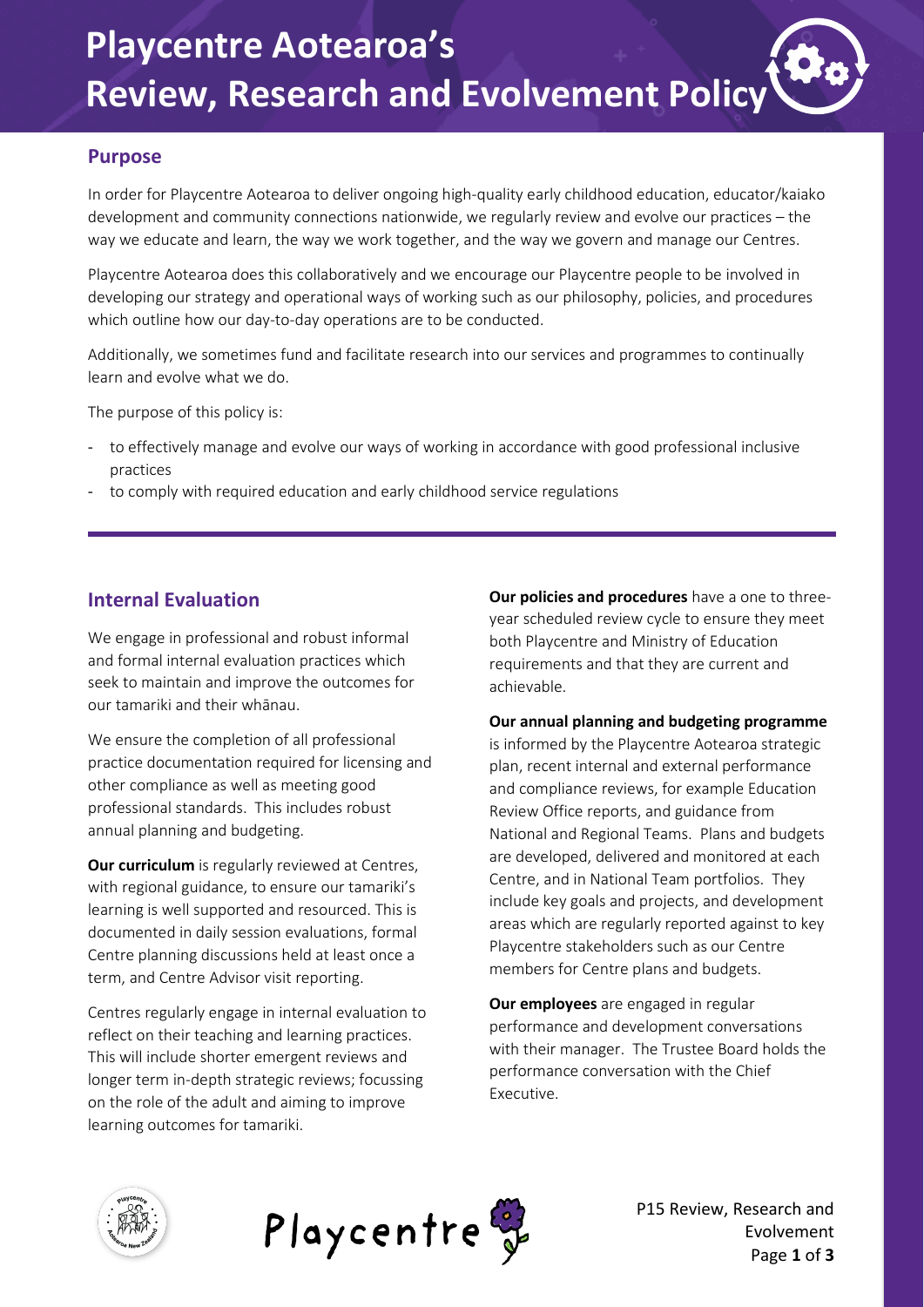## **Involving our People**

We acknowledge our people are an integral part of our decision- making process as outlined in our philosophy, governance and operating structures and decision-making framework.

Our Playcentre policies and procedures are made available to all people in Playcentre - online and at local Centres in print for at-hand Centre reference and sharing.

Our Centres keep our Playcentre people up-todate about the reviews being undertaken at Centre and more widely, and we expect them to be involved in curriculum planning and reviews.

We encourage interested and representational input on new and updated plans, policies and procedures.

As an organisation, we are open to input, feedback and ideas from our Playcentre people to how we could improve on what we do.

## **Learning through Research**

As a key New Zealand early childhood education provider and advocate of parent-led education, Playcentre Aotearoa often receives requests for research to be conducted amongst our Playcentre communities and in our Playcentre environments.

As a matter of principle, we support and will facilitate research into our services and programmes, where the research will have valued benefit to Playcentre and our whanau without disadvantaging or burdening our Playcentre people and resources.

We have an established Research Fund for the purposes of funding or supporting research to provide evidence of Playcentre's effect in communities.

All research proposals and applications must follow our Research procedures for approval at the appropriate levels highlighting the purpose of the research, required involvement and participation, care of information, and timeframes. Access to our information, our people and our environments will be determined as part of the approval process.

The Trustees oversee the use of any available research funding and the Chief Executive will consider on any research proposals and applications that initiate externally or have national or significant impact or importance.

Approval will be dependent on Playcentre Aotearoa's strategic research priorities. We may withdraw approval at any time during the period of research should priorities change or the research programme not be progressing as proposed or in a manner acceptable to Playcentre Aotearoa.

All research done will be in accordance with laws of privacy and confidentiality, and our expectation of respect and robust ethical considerations, such as the ethical guidelines set out by New Zealand Association for Research in Education (NZARE). All findings will be shared with Playcentre Aotearoa. It is expected that research founded in our Playcentre environments will provide us with new insight and understanding, allowing the continued development of our Playcentre offering.

Independent research into our services will retain the intellectual property rights unless otherwise clarified at time of approval. Instead Playcentre Aotearoa expects to be credited in any published reports and articles for the support provided to the researcher, and to also share the ability to reference the research.